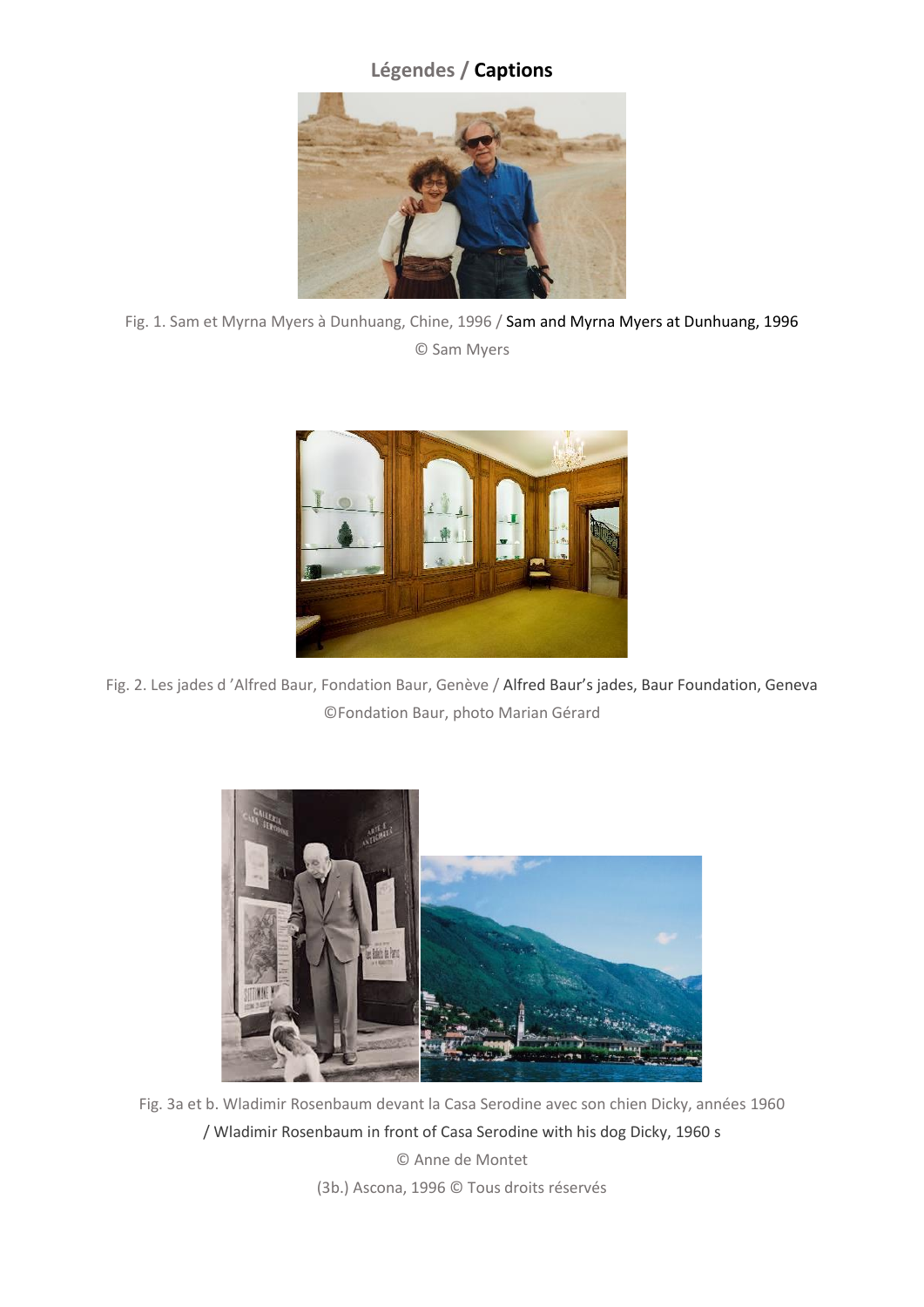

Fig. 4. Pendentifs en forme d'oiseau et de dragon / Pendants in the form of a bird and a dragon Culture de Hongshan (c. 4500-3000 av. J.-C.) / Hongshan culture 8,8 x 8,7 cm ; 20,3 x 20 cm. © Collection Sam et Myrna Myers, photo Thierry Ollivier



Fig. 5. Élément de brûle-parfum / Part of an incense burner Dynastie Han / Han dynasty 8,2 × 8,9 cm. © Collection Sam et Myrna Myers, photo Thierry Ollivier



Fig. 6. Figurines rituelles / Ritual figurines

Culture de Hongshan et dynastie des Zhou de l'Ouest / Hongshan culture and Western Zhou dynasty, 10,6 × 5,6 cm ; 9,4 × 4,7 cm ; 9,1 × 3,7 cm. © Collection Sam et Myrna Myers, photo Thierry Ollivier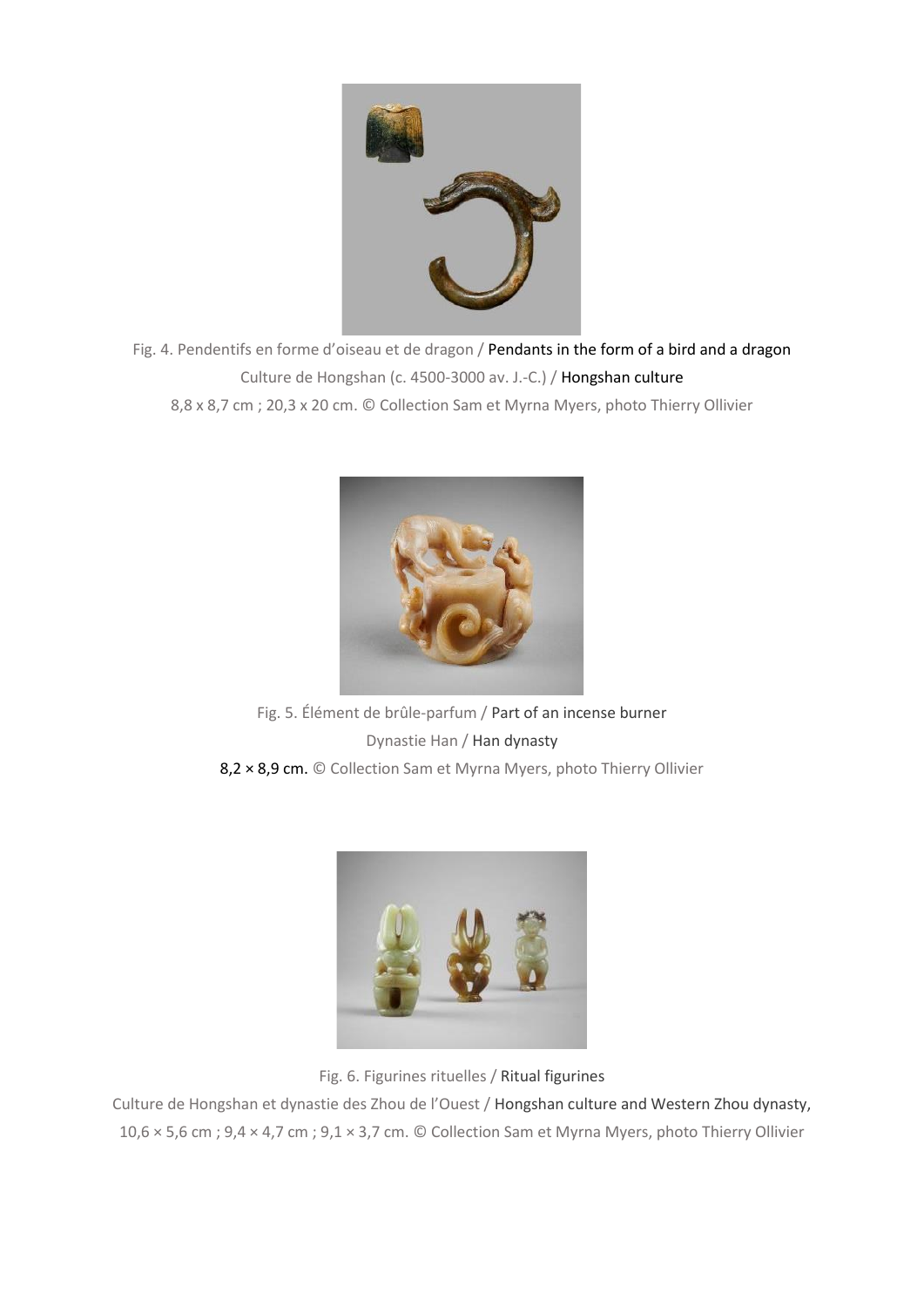

Fig. 7. *Bi* Néolithique, culture de Qijia / Neolithic, Qijia culture 37,6 cm. © Collection Sam et Myrna Myers, photo Thierry Ollivier



Fig. 8. *Cong* Culture de Liangzhu (c. 3200-2200 av. J.-C.) / Liangzhu culture 50,4 x 7,2 cm. © Collection Sam et Myrna Myers, photo Thierry Ollivier



Fig. 9. Lames / Blades Dynastie des Zhou de l'Ouest (1046-771 av. J.-C.) / Western Zhou dynasty 20,9 x 6,7 cm ; 25 x 6,2 cm. © Collection Sam et Myrna Myers, photo Thierry Ollivier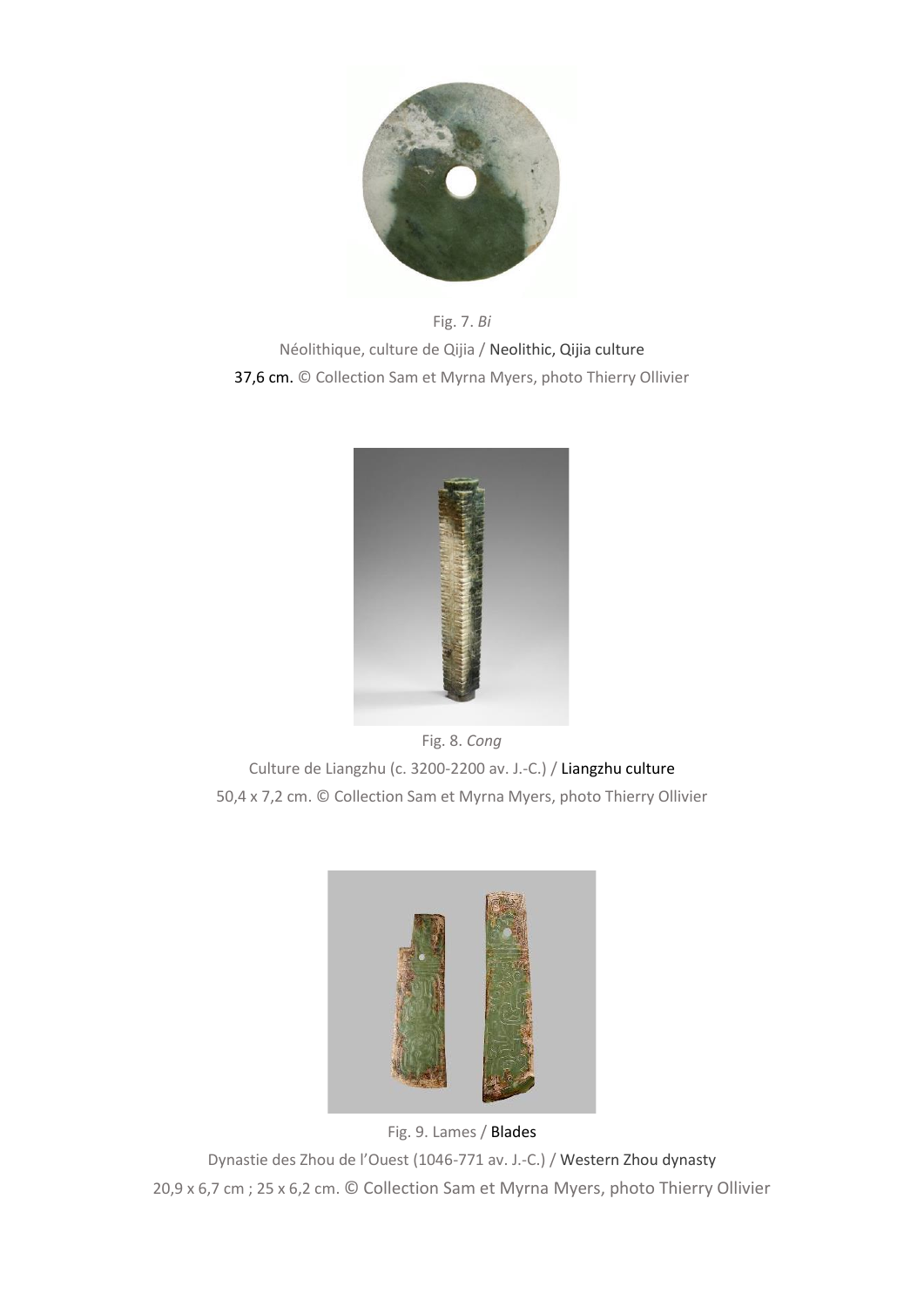

Fig. 10. *Bi* avec dragon / *Bi* with dragon Dynastie Han / Han dynasty 22 × 17,2 cm. © Collection Sam et Myrna Myers, photo Thierry Ollivier



Fig. 11a. *Bi* avec les animaux des quatre directions / *Bi* with the animals of the four directions Six Dynasties

11,9 cm. © Collection Sam et Myrna Myers, photo Thierry Ollivier



Fig. 11b. Ensemble de sceaux avec les animaux des quatre directions / Set of seals with the animals of the four directions Dynastie Han / Han dynasty

Jade, agate ; 5,6 × 5,5 cm. © Collection Sam et Myrna Myers, photo Thierry Ollivier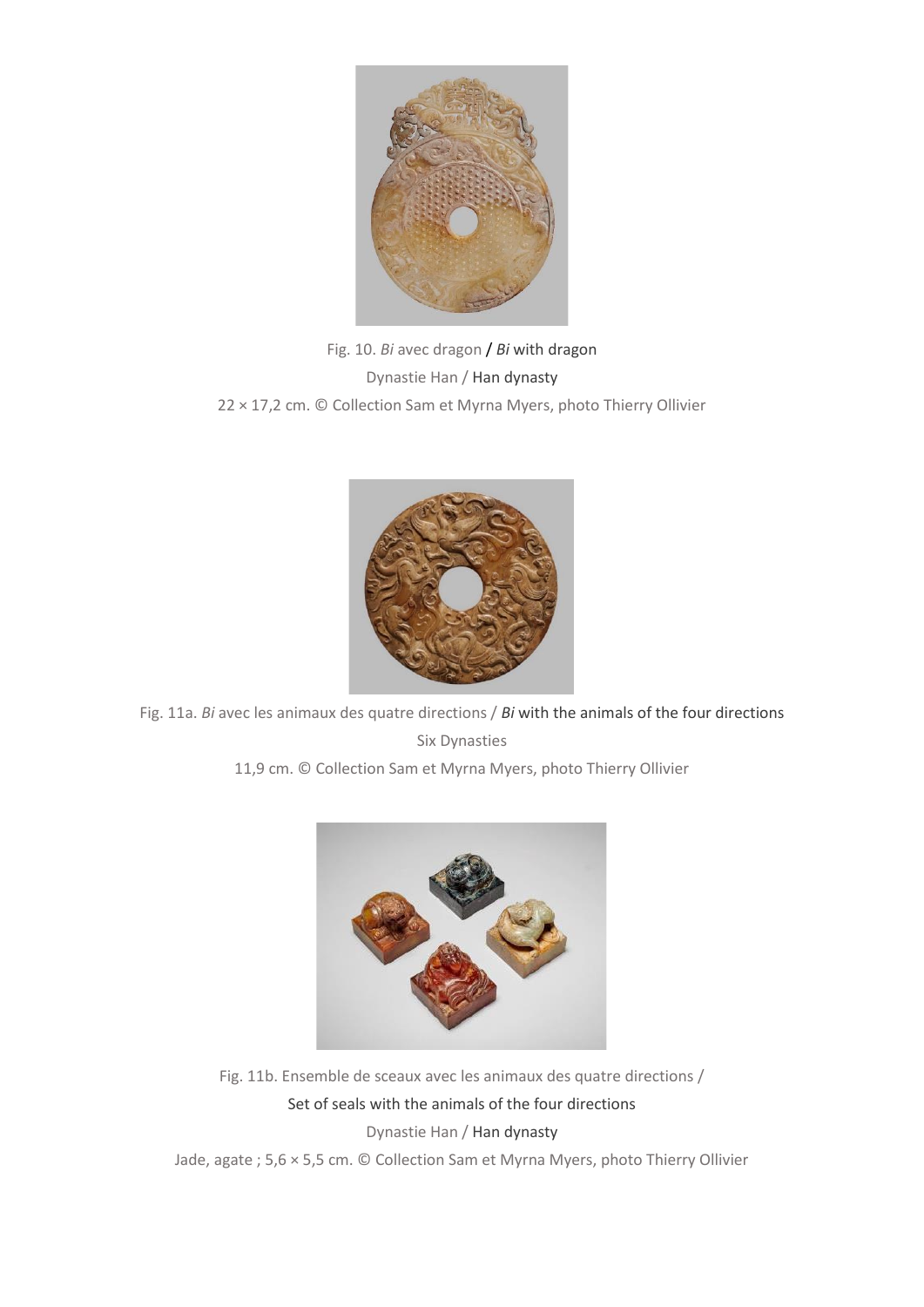

Fig. 12. Qilin, tapisserie *kesi* / *Qilin, kesi* tapestry Dynastie Ming / Ming dynasty 23,3 × 24,3 cm. © Collection Sam et Myrna Myers, photo Thierry Ollivier



Fig. 13. *Bixie* Dynastie Han / Han dynasty Verre / glass ; 13,5 × 17,4 cm. © Collection Sam et Myrna Myers, photo Thierry Ollivier



Fig. 14. Ours / Bears Dynastie Han / Han dynasty 7,2 cm ; 7,7 cm ; 7 cm ; 6,7 cm. © Collection Sam et Myrna Myers, photo Thierry Ollivier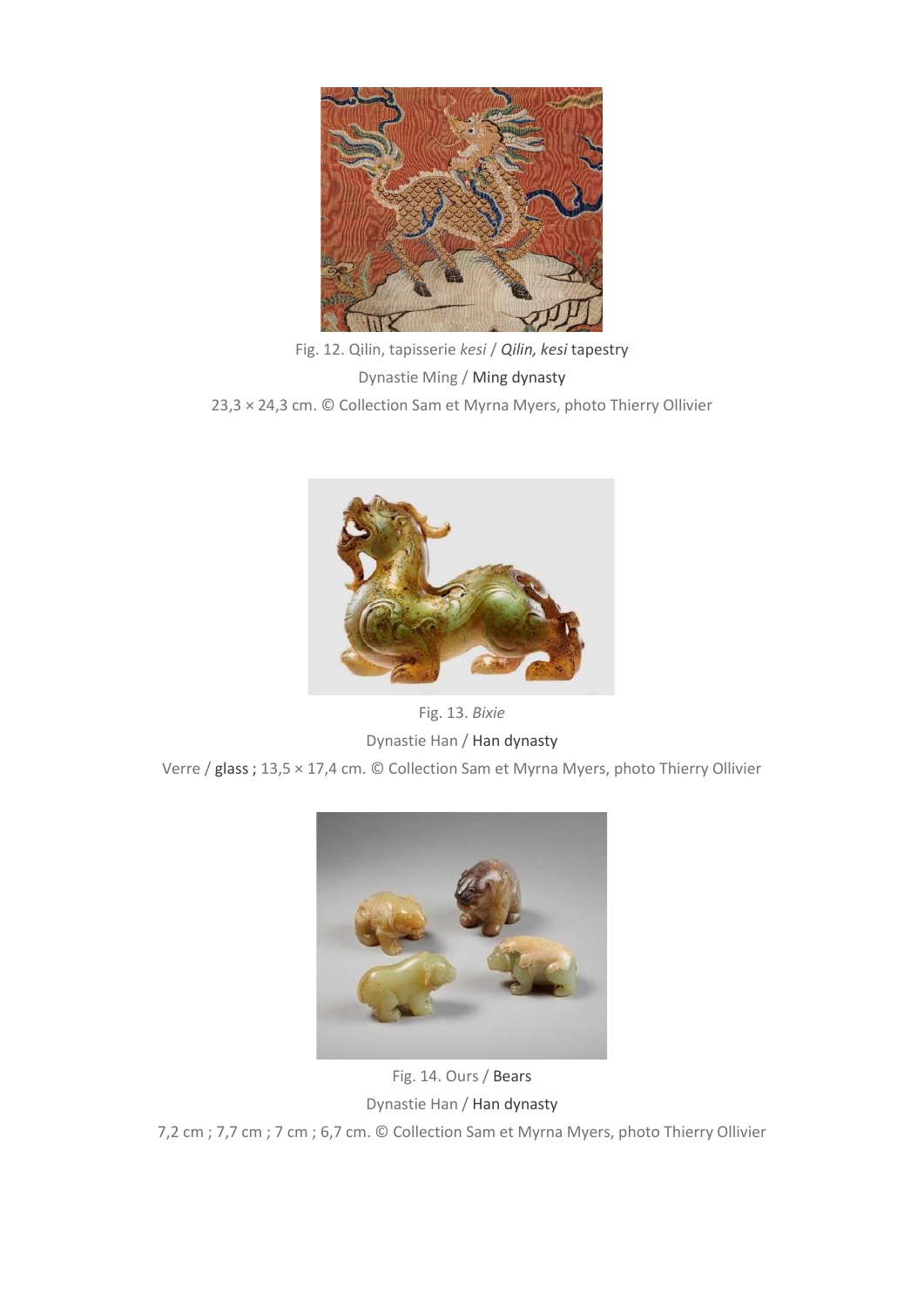

Fig. 15. Pilier de Shen, Sichuan, dynastie Han / Shen pillar, Sichuan, Han dynasty Photographie de Victor Segalen, 1914 / photograph by Victor Segalen, 1914 © Tous droits réservés



Fig. 16. Immortel chevauchant un *bixie /* Immortal riding a *bixie* Dynastie Han / Han dynasty ; 9,5 × 16 cm © Collection Sam et Myrna Myers, photo Thierry Ollivier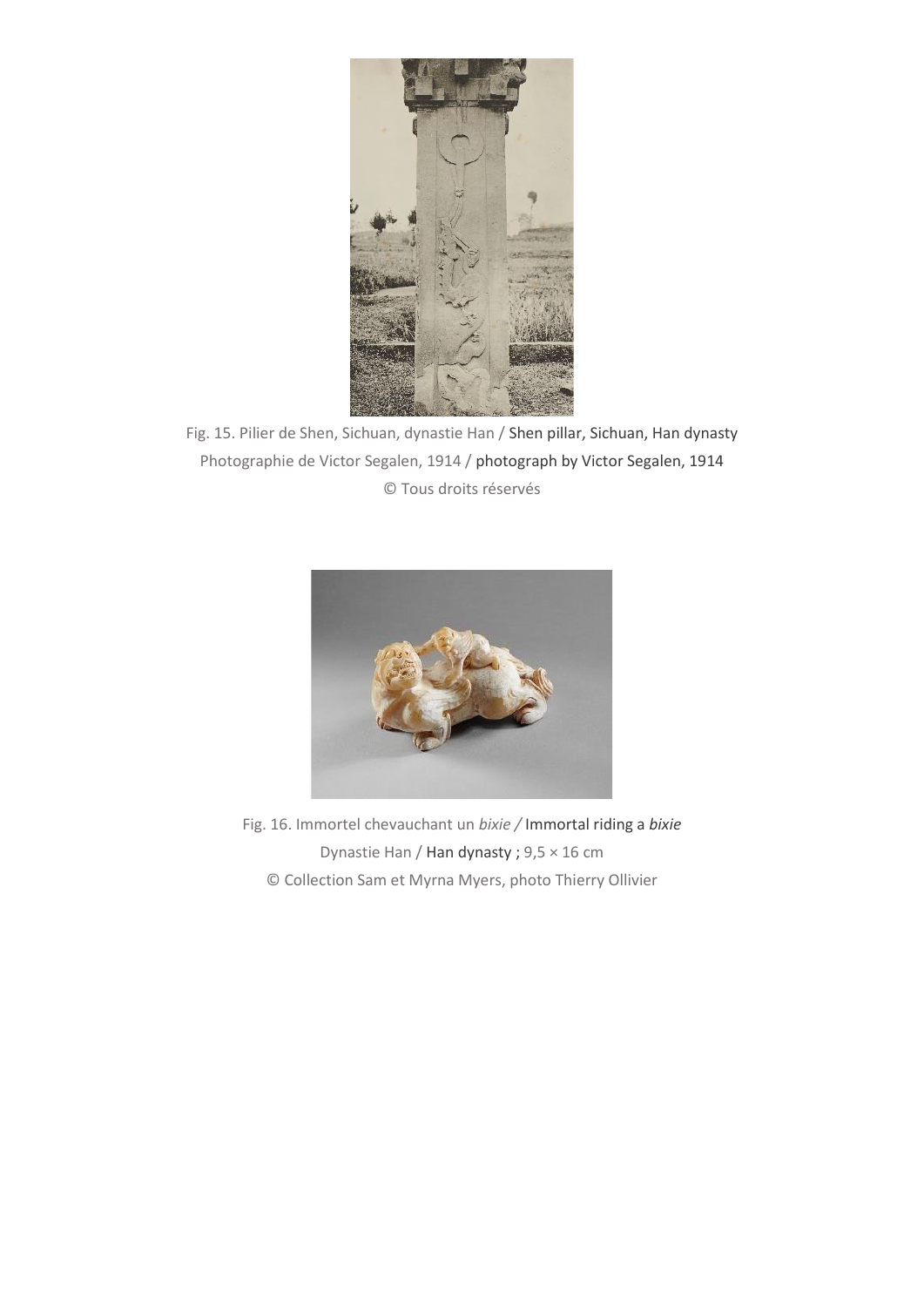

Fig. 17. *Bixie* Dynastie Han / Han dynasty Jade incrusté de fils d'or / jade with inlaid gold wire ; 9,9 × 17,7 cm © Collection Sam et Myrna Myers, photo Thierry Ollivier



Fig. 18. Oreiller funéraire / Funerary pillow

Représentation de la Grande Ourse et de la Voie lactée / Image of the Big Dipper and the Milky Way Dynastie Han / Han dynasty

Jade et mosaïque / jade and mosaic ; 9 × 28,4 cm. © Collection Sam et Myrna Myers, photo Thierry Ollivier



Fig. 19. Masque funéraire / Funerary face covering Dynastie des Zhou de l'Ouest / Western Zhou dynasty Dim. maximales / the largest : 7,6 × 2 cm. © Collection Sam et Myrna Myers, photo Thierry Ollivier